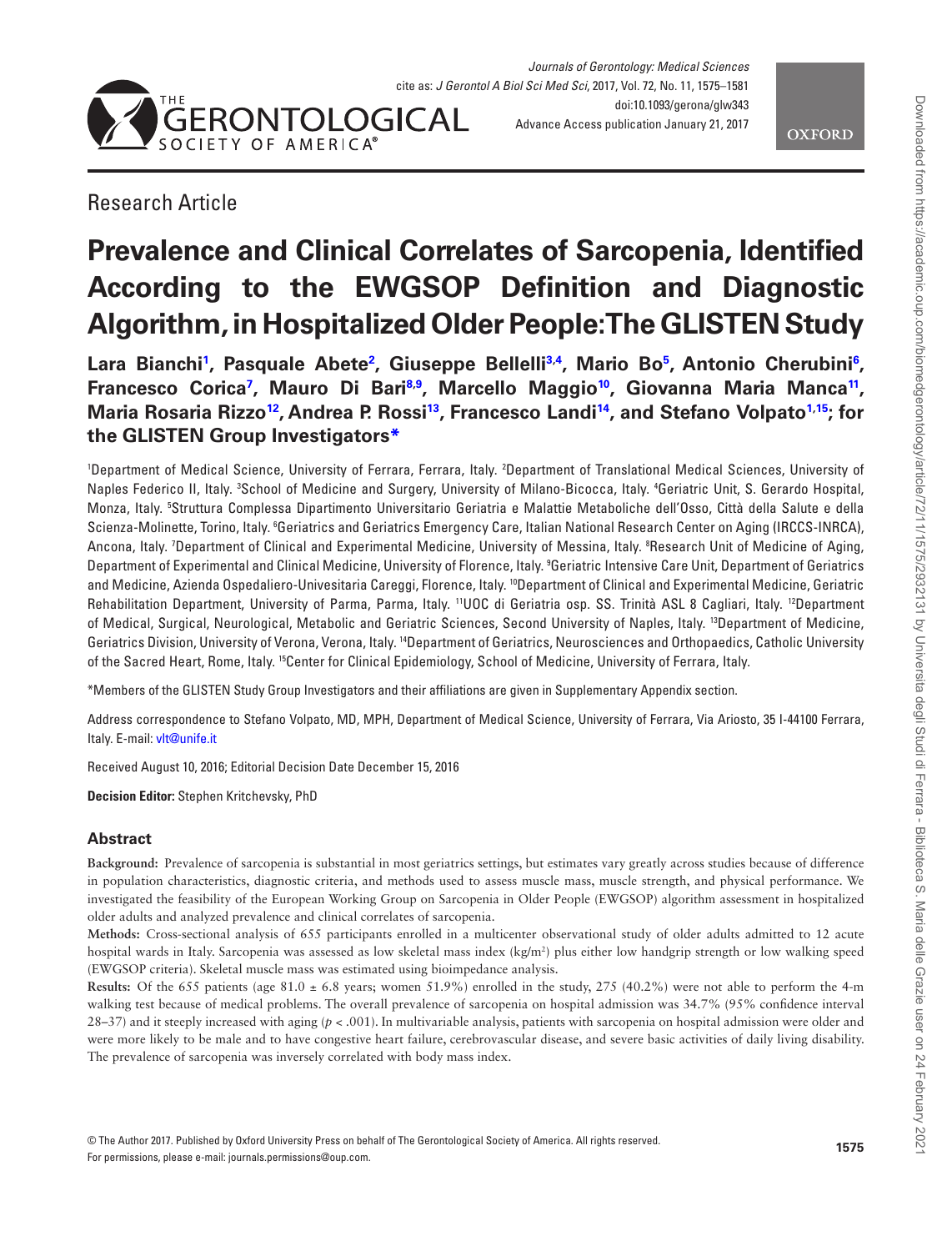**Conclusion:** Based on EWGSOP criteria, prevalence of sarcopenia is extremely high among older adults on admission to acute hospital wards. Older age, male gender, congestive heart failure, cerebrovascular disease, severe activities of daily living disability, and body mass index were the clinical variables significantly associated with the presence of sarcopenia.

**Keywords:** Sarcopenia—Prevalence—Hospital—Acute care

The aging process is often characterized by substantial changes in body composition, including increase in fat mass and loss of skeletal muscle mass, resulting in loss of muscle strength and function, a condition that has been referred to as sarcopenia [\(1](#page-5-0)). Sarcopenia is therefore considered a geriatric syndrome defined as a progressive impairment of muscle function due to the loss of skeletal muscle mass that occurs with advancing age ([2](#page-5-1)). In older people, sarcopenia is a powerful risk factor for mobility impairment, disability, loss of independence, hospitalization, and death ([3](#page-5-2)). The clinical implications of this geriatric syndrome have been reported consistently across different settings, including community-dwelling samples, nursing homes, and acute care departments ([4](#page-5-3)).

According to a recent systematic review [\(4\)](#page-5-3), prevalence of sarcopenia is substantial in most geriatrics settings, but estimates vary greatly across studies because of different population characteristics, diagnostic criteria, and heterogeneous methods used to assess muscle mass, muscle strength, and physical performance. When assessed according to the European Working Group on Sarcopenia in Older People (EWGSOP) criteria [\(5\)](#page-5-4), prevalence rates ranged from 1% to 29% among community-dwelling populations [\(6](#page-5-5),[7](#page-5-6)) and from 17.4% to 32.8% among institutionalized older people ([8](#page-5-7)[,9\)](#page-5-8).

Previous studies have reported that sarcopenia is associated with increased risk of hospitalization [\(3\)](#page-5-2) and poor clinical outcomes following acute illness, including longer length of hospital stay [\(10\)](#page-5-9) and increased risk of death ([11\)](#page-5-10). Hospitalization, in turn, represents a stressful and potentially hazardous event for older persons; indeed, besides the detrimental effect of the acute event, hospitalization itself might represent an additional risk factor for sarcopenia and functional decline because of reduced caloric intake, low physical activity or prolonged bed-rest, depressed mood, and social isolation. From this point of view, identification of patient with sarcopenia at hospital admission might be important to avoid further decline in muscle mass and physical function. Nevertheless, data on hospitalized patients are scant and limited to small single-center studies [\(12](#page-5-11)[,13](#page-5-12)). Furthermore, the feasibility of standardized assessment of the diagnostic criteria for sarcopenia, including objective measures of physical performance, in the geriatric acute setting has not been evaluated in large samples.

We conducted therefore a multicenter cross-sectional study of older patients admitted to 12 acute care wards in Italy. The primary objective of this report was to estimate both the prevalence at hospital admission and the clinical correlates of sarcopenia defined according to EWGSOP criteria. Furthermore, we sought to investigate the feasibility of the EWGSOP algorithm assessment in a large sample of hospitalized older patients.

#### **Methods**

#### Study Design and Data Collection

Data are from the Gruppo di Lavoro Italiano Sarcopenia – Trattamento e Nutrizione (GLISTEN) project, an observational study performed in geriatric and internal medicine acute care wards of 12 Italian hospitals (see Supplementary Appendix). The study was

designed to investigate prevalence and clinical correlates of sarcopenia in older hospitalized adults in Italy and to estimate incidence of sarcopenia during hospital stay. All patients consecutively admitted to participating wards, between February 2014 and May 2014, were screened for enrollment. Exclusion criteria were: age younger than 65 years and patient's unwillingness to take part in the study. All participants were assessed within the first 48 hours from hospital admission and again at discharge. All participating centers obtained ethical approval from their institutions, and all participants signed a written consent.

Participants' data were collected through a standardized dedicated questionnaire including demographic characteristics, self-report functional status, cognitive, and mood assessment; medications use; incident and prevalent medical conditions; and results of biochemical tests.

The questionnaire was filled within the first 48 hours from hospital admission and again within 24 hours before hospital discharge. Questionnaires were filled using a variety of information sources, such as direct observation, interviews with the patients, family, friends or formal service providers, and review of clinical records, both medical and nursing. Furthermore, objective measurers of muscle mass (bioimpedance analysis [BIA]) and physical performance (handgrip strength and 4-m usual walking speed test) were also assessed at the same time points.

#### Assessment of Sarcopenia

According to EWGSOP criteria, sarcopenia was defined as presence of low muscle mass, plus low muscle strength, or low physical performance ([5](#page-5-4)). Muscle mass was measured by BIA using a Quantum/S Bioelectrical Body Composition Analyzer (Akern Srl, Florence, Italy). Whole-body BIA measurements were taken between the right wrist and ankle with subject in a supine position. Muscle mass was calculated using the BIA equation of Janssen and colleagues [\(14](#page-5-13)): Skeletal muscle mass (kg) = ([height<sup>2</sup>/BIA resistance  $\times$  0.401] + [gender  $\times$ 3.825] + [age × −0.071]) + 5.102, where height is measured in centimeters; bioelectrical impedance analyses resistance is measured in ohms; for gender, men  $= 1$  and women  $= 0$ ; age is measured in years. This BIA equation was previously developed and cross-validated against magnetic resonance imaging measures of whole-body muscle mass ([15\)](#page-5-14). Absolute skeletal muscle mass (kg) was converted to skeletal muscle index (SMI) standardizing by meters squared (kg/m<sup>2</sup>)  $(15)$  $(15)$ . Using the cutoff points indicated in the EWGSOP consensus, low muscle mass was classified as SMI less than 8.87 and 6.42 kg/m<sup>2</sup> in men and women, respectively. Muscle strength was assessed by grip strength, measured using a hand-held dynamometer (JAMAR hand dynamometer, Model BK-7498, Fred Sammons Inc., Brookfield, IL). Three trials for each hand were performed and the highest value of the strongest hand was used in the analyses [\(16](#page-5-15)). Body mass index (BMI)-adjusted values were used as the cutoff point to identify low muscle strength [\(5\)](#page-5-4). Usual walking speed (m/s) on a 4-m course was used as an objective measure of physical performance; speed lower than 0.8 m/s identified participants with low physical performance. Two hundred seventy-five patients did not perform the walking test.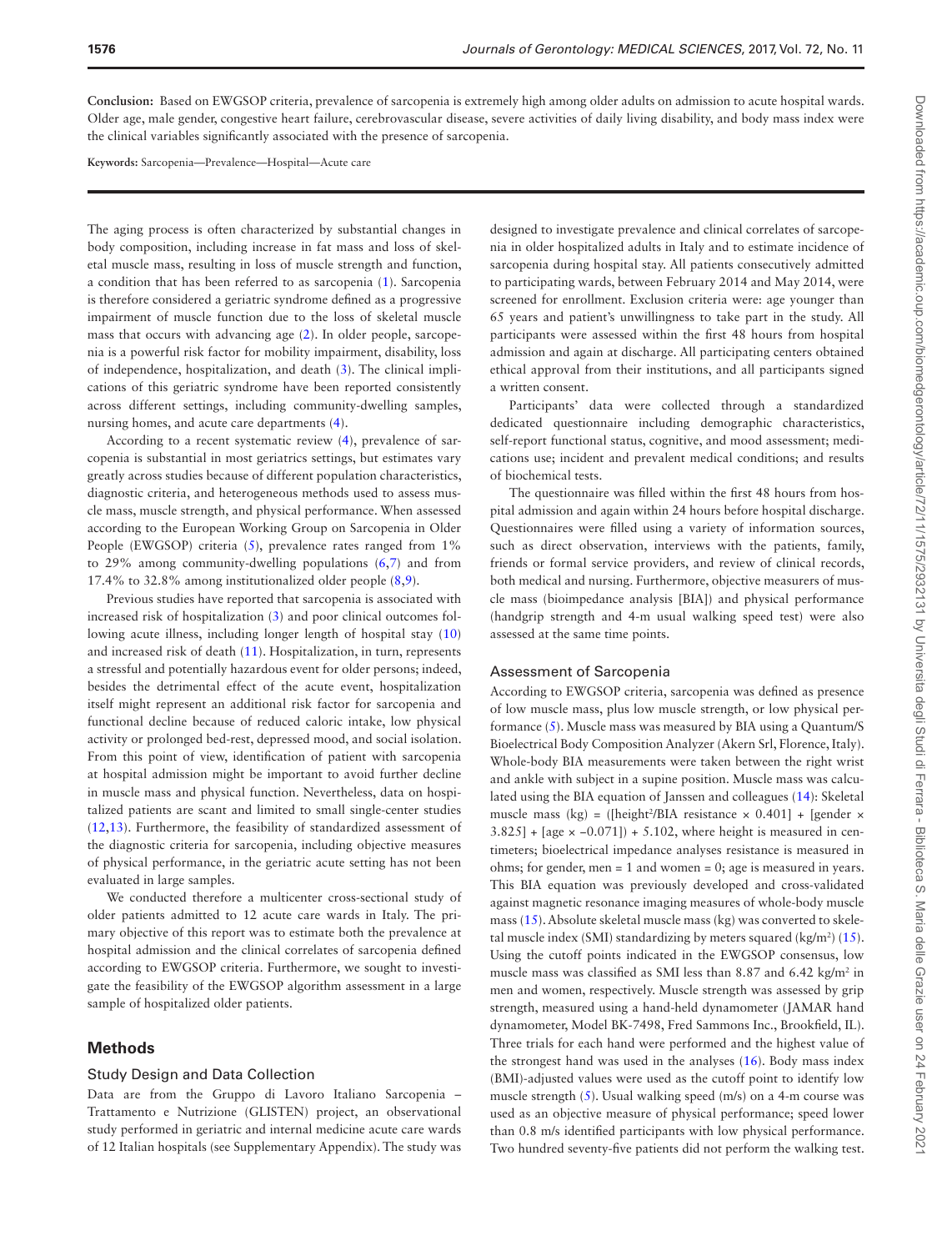Of them, 134 were not able to walk in the 2 weeks preceding hospital admission and were therefore classified as having low physical performance; the remaining 141 reported independent activities of daily living (ADL) mobility status and were thus considered as having normal gait speed if they have an available grip strength assessment. Fourteen patients lacking either the grip strength or the gait speed evaluation were excluded from the analysis, leaving a final sample of 655 patients ([Figure 1](#page-2-0)).

#### Covariates

Sociodemographic variables (age, gender, smoking habit, education) were assessed from clinical interview at hospital admission. Functional status in basic ADL was measured according to the participants' self-reported difficulty in performing each of six activities: getting in and out of a bed, bathing, dressing, eating, continence, and using the toilet. Severe ADL disability was defined as the presence of difficulty in three or more activities [\(17](#page-5-16)). Cognitive functioning was assessed using the Short Portable Mental Status Questionnaire (SPMSQ) ([18\)](#page-5-17): patients with three or more errors were considered as cognitively impaired. Mood status was assessed with the 15-item version of the Geriatric Depression Scale, with scores more than 5/15 suggesting the presence of depressive symptoms ([19](#page-5-18)).

Diagnoses of specific medical conditions were gathered from the patient, attending physicians, and by a careful review of medical charts; comorbidity was assessed using the Charlson Comorbidity Index by adding scores assigned to specific discharge diagnoses [\(20](#page-5-19)). Assessors recorded all drugs currently taken by the participants before admission: brand name, formulation, and daily dose were registered. All the drugs were coded according to the Anatomical Therapeutic and Chemical codes and the number of drugs used was then calculated.

#### Statistical Analysis

For descriptive purpose, baseline characteristics of the study population were compared according to presence or absence of sarcopenia, using a chi-square test for categorical variables and the analysis of variance or the nonparametric Wilcoxon Mann–Whitney test for continuous variables. Cox proportional hazard models with robust variance estimates were used to assess the association between clinical and functional characteristics and sarcopenia prevalence [\(21](#page-5-20)).



<span id="page-2-0"></span>**Figure 1.** Application of the EWGSOP algorithm for the case finding of sarcopenia to the GLISTEN sample.

Candidate variables to be included in the Cox model were selected on the basis of biological and clinical plausibility as risk factor for sarcopenia. To identify factors independently associated with prevalent sarcopenia, we first estimated crude prevalence rate ratio and its 95% confidence interval (CI) and then controlling for age and gender. A multivariable Cox model was computed including all the variables that were associated with the outcome at an  $\alpha$  level of .1, after adjustment for age and gender. Finally, redundant variables were removed using a stepwise backward selection technique (*p* for removal .1), in order to obtain a more parsimonious model. All analyses were performed using Stata 13.0 for Windows (StataCorp, College Station, TX).

#### **Results**

In this multicenter sample of 655 older patients (mean age  $81.0 \pm 6.8$  years,  $51.9\%$  women), mean SMI, assessed at hospital admission, was  $8.16 \pm 2.10$  kg/m<sup>2</sup>. SMI was greater in men ( $p <$ .0001), was inversed related with age ( $r = -.24$ ;  $p < .0001$ ), and directly associated with grip strength  $(r = .35; p < .0001)$  and walking speed ( $r = .17$ ;  $p = .0005$ ).

Using the EWGSOP algorithm ([Figure 1\)](#page-2-0), 227 (34.7%) participants were identified as affected by sarcopenia: of them, 101  $(44.5\%)$  were sarcopenic because of low gait speed  $(n = 43, 18.9\%)$ or poor grip strength ( $n = 58, 25.6\%$ ), whereas 126 (55.5%) had the concomitant presence of reduced muscle strength, and slow gait speed. Of the 169 patients with walking speed lower than 0.8 m/s at hospital admission, 90 (53.3%) had walking disability and 116 (68.6%) had basic ADL disability in the 2 weeks preceding hospitalization. SMI was  $6.58 \pm 1.37$  and  $9.00 \pm 1.93$  kg/ m<sup>2</sup> in participants with and without sarcopenia, respectively  $(p < .0001)$ .

Prevalence of sarcopenia on hospital admission increased steeply with age [\(Figure 2\)](#page-2-1): from 11.1% and 30.2% in women and men aged 65–74 years, to 46.7% and 50.7% in women and men older than 85 years, respectively. General characteristics and comorbidities of participants according to gender and presence of sarcopenia are presented in [Tables 1](#page-3-0) and [2.](#page-3-1) Compared with participants without sarcopenia, those diagnosed with sarcopenia were significantly older, had lower BMI, higher number of errors at the SPMSQ, and greater prevalence of severe ADL disability and dementia. Females with sarcopenia were more likely to report unintentional weight loss; they also had lower prevalence of type 2 diabetes and higher prevalence of stroke and emergency hospital admission. Conversely, male



<span id="page-2-1"></span>**Figure 2.** Crude prevalence of sarcopenia in men (black) and women (gray) according to age group.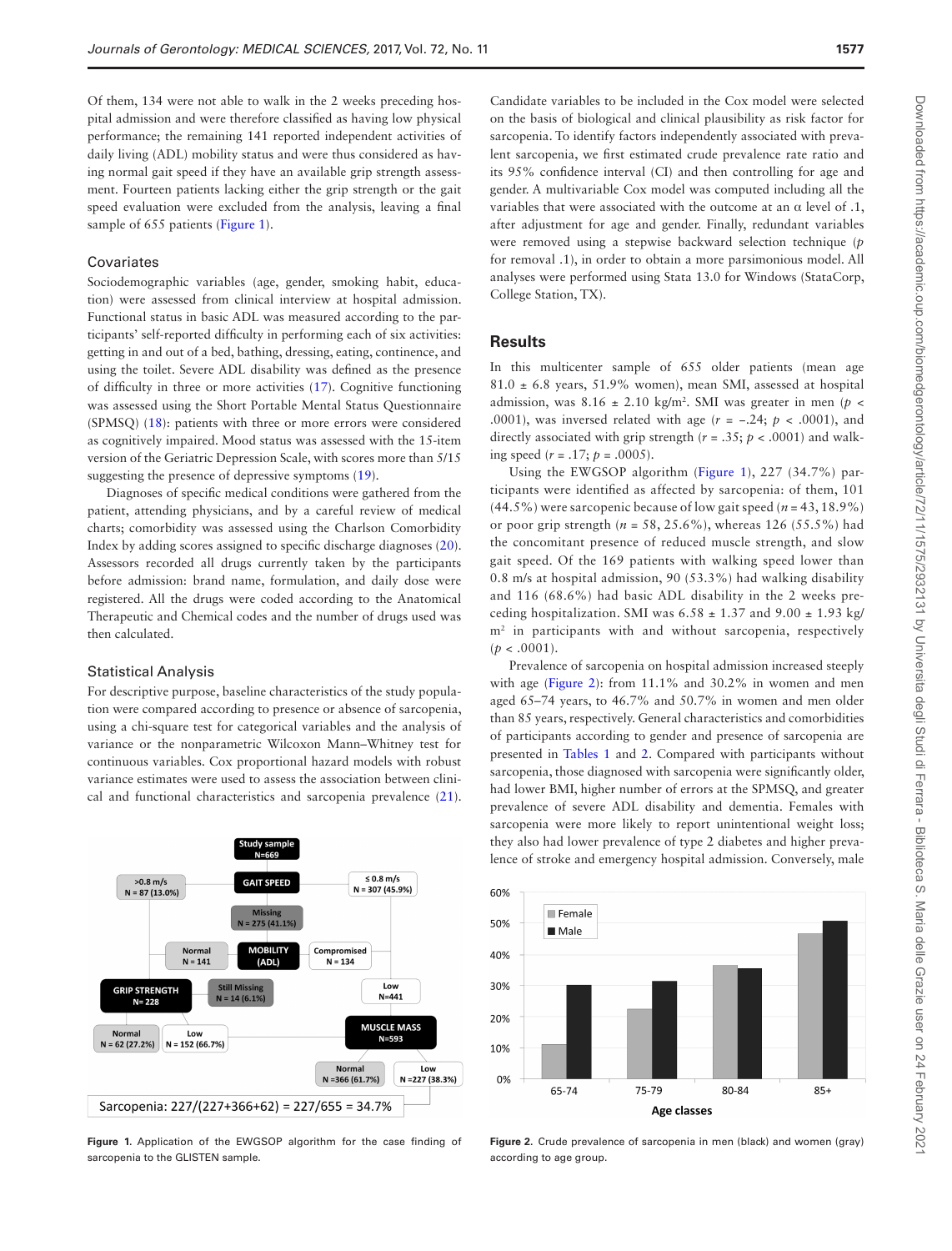|                                           | Women                        |                           |         | Men                          |                           |           |
|-------------------------------------------|------------------------------|---------------------------|---------|------------------------------|---------------------------|-----------|
|                                           | No Sarcopenia<br>$(n = 228)$ | Sarcopenia<br>$(n = 112)$ | p Value | No Sarcopenia<br>$(n = 200)$ | Sarcopenia<br>$(n = 115)$ | $p$ Value |
| Age, mean $\pm$ SD                        | $80.7 \pm 6.8$               | $85.2 \pm 6.4$            | $-.001$ | $79.0 \pm 6.1$               | $81.1 \pm 6.9$            | .004      |
| Education $(y)$ , median [IQR]            | 5[5, 8]                      | 5[4, 8]                   | .103    | 5[5, 8]                      | 5 [5, 8]                  | .694      |
| Ever smoking, $n$ (%)                     | 52(23.3)                     | 25(22.7)                  | .904    | 145 (74.0)                   | 74 (66.7)                 | .173      |
| Weight loss, $n$ (%)                      | 90(40.0)                     | 57(51.8)                  | .041    | 84 (42.2)                    | 59 (51.8)                 | .103      |
| BMI, mean $\pm$ SD                        | $27.4 \pm 5.4$               | $26.2 \pm 5.5$            | $-.001$ | $27.1 \pm 4.2$               | $24.5 \pm 3.8$            | $-.001$   |
| Emergency admission, $n$ (%)              | 143 (62.7)                   | 95 (86.4)                 | $-.001$ | 146 (73.4)                   | 87 (75.7)                 | .656      |
| Previous falls, $n$ (%)                   | 77(34.5)                     | 40(36.4)                  | .742    | 35(18.0)                     | 23(21.5)                  | .467      |
| Severe ADL disability, $n$ (%)            | 60(26.3)                     | 47(42.0)                  | .003    | 37(18.5)                     | 39(33.9)                  | .002      |
| ADL score, median [IQR]                   | 1 [0, 3]                     | 1 [0, 5]                  | .003    | 0 [0, 2]                     | $1\,[0, 4]$               | .014      |
| 15-item GDS, median [IQR]                 | 5[3, 9]                      | 6[3, 8]                   | .915    | 3 [2, 6]                     | 5[3, 8]                   | .017      |
| SPMSQ, median [IQR]                       | 2[1, 4]                      | 3[1, 6]                   | .009    | $1\,[1, 3]$                  | 2[1, 4]                   | .021      |
| Length of hospital stay (d), median [IQR] | 9[5, 13]                     | 9[6, 12]                  | .663    | 8 [5, 12]                    | 9[5, 12]                  | .900      |

<span id="page-3-0"></span>**Table 1.** Selected General Characteristics of Study Participants According to Gender and Presence of Sarcopenia

*Notes: p* values are for chi-square test or analysis of variance or Wilcoxon Mann–Whitney test comparing subjects with and without sarcopenia. ADL = basic activities of daily living; BMI = body mass index; GDS = Geriatric Depression Scale; IQR = interquartile range; SPMSQ = Short Portable Mental Status Questionnaire.

<span id="page-3-1"></span>

|  |  |  |  |  |  |  |  | Table 2. Selected Medical Conditions of Study Participants According to Gender and Presence of Sarcopenia |  |  |
|--|--|--|--|--|--|--|--|-----------------------------------------------------------------------------------------------------------|--|--|
|--|--|--|--|--|--|--|--|-----------------------------------------------------------------------------------------------------------|--|--|

|                                             | Women                        |                           |           | Men                          |                           |         |
|---------------------------------------------|------------------------------|---------------------------|-----------|------------------------------|---------------------------|---------|
|                                             | No Sarcopenia<br>$(n = 228)$ | Sarcopenia<br>$(n = 112)$ | $p$ Value | No Sarcopenia<br>$(n = 200)$ | Sarcopenia<br>$(n = 115)$ | p Value |
| Hypertension, $n$ (%)                       | 168 (73.7)                   | 86 (76.8)                 | .536      | 150 (75.0)                   | 87 (75.7)                 | .897    |
| Coronary heart disease, $n$ (%)             | 54 (23.7)                    | 28(25.2)                  | .756      | 63 (31.5)                    | 34(29.6)                  | .720    |
| Atrial fibrillation, $n$ (%)                | 56 (24.7)                    | 32(28.6)                  | .441      | 55 (27.5)                    | 29(25.2)                  | .659    |
| Congestive heart failure, $n$ (%)           | 38 (16.7)                    | 27(24.1)                  | .101      | 25(12.5)                     | 26(22.6)                  | .019    |
| Diabetes, $n$ (%)                           | 73(32.0)                     | 20(17.9)                  | .006      | 64 (32.0)                    | 32(27.8)                  | .438    |
| Arthritis, $n$ (%)                          | 74 (32.5)                    | 25(22.3)                  | .053      | 26(13.0)                     | 28(24.4)                  | .010    |
| COPD, $n$ $(\% )$                           | 37(16.2)                     | 20(17.9)                  | .705      | 73 (36.5)                    | 37(32.2)                  | .438    |
| Stroke, $n$ (%)                             | 21(9.2)                      | 20(17.9)                  | .021      | 23(11.5)                     | 18 (15.7)                 | .292    |
| Dementia, $n$ (%)                           | 27(11.8)                     | 29(25.9)                  | .001      | 17(8.5)                      | 20(17.4)                  | .018    |
| Chronic kidney disease, $n$ (%)             | 41(18.0)                     | 22(19.6)                  | .711      | 53 (26.5)                    | 29(25.2)                  | .803    |
| Cancer, $n$ (%)                             | 24(10.5)                     | 13(11.6)                  | .764      | 33(16.5)                     | 23(20.0)                  | .434    |
| Charlson Comorbidity Index, median<br>[IQR] | 3[1, 4]                      | $3$ [2, 4.5]              | .336      | 3 [2, 5]                     | 3[1, 4]                   | .639    |
| Number of drugs, mean $\pm$ SD              | $6.0 \pm 2.9$                | $5.9 \pm 2.8$             | .689      | $6.0 \pm 3.0$                | $6.1 \pm 2.7$             | .814    |

*Notes: p* values are for chi-square test or analysis of variance or Wilcoxon Mann–Whitney test comparing subjects with and without sarcopenia. COPD = chronic obstructive pulmonary disease; IQR = interquartile range.

sarcopenic patients had higher prevalence of congestive heart failure, arthritis, and higher score at 15-item Geriatric Depression Scale.

After multivariable adjustment, the likelihood of being sarcopenic increased progressively and independently with advancing age (prevalence ratio [PR] 1.03; 95% CI 1.01–1.04), was associated with severe ADL disability (PR 1.32; 95% CI 1.06–1.63), history of congestive heart failure (PR 1.32; 95% CI 1.06–1.66), and stroke (PR 1.42; 95% CI 1.09–1.84). Conversely, a decreased probability of being sarcopenic was detected in women (PR 0.79; 95% CI 0.65–0.97) and with increasing BMI (PR 0.92; 95% CI 0.90–0.95) [\(Table 3\)](#page-4-0).

#### **Discussion**

Among older Italian patients admitted to 12 acute hospital wards, sarcopenia, defined according to the EWGSOP operational criteria at hospital admission, is very common and its prevalence increases

steeply with advancing age, both in men and women. After adjustment for potential confounders, increasing age, diagnosis of congestive heart failure, history of stroke, and severe ADL disability were directly associated with sarcopenia, whereas higher BMI and being woman were inversely associated with the presence of sarcopenia. More than 40% of patients enrolled in the study were not able to perform the 4-m usual walking speed test, as required by the EWGSOP diagnostic algorithm. These results are from one of the first large multicenter studies of hospitalized patients in which participants have been evaluated with standardized assessment methods across all clinical centers.

The estimated prevalence of sarcopenia from this multicenter study is in line, although somehow higher, with the findings of previous reports conducted in samples of older hospitalized patients using the same diagnostic criteria ([11\)](#page-5-10). Conversely, our estimated prevalence was lower if compared to studies that enrolled patients admitted to specific clinical settings including in-hospital rehabilitation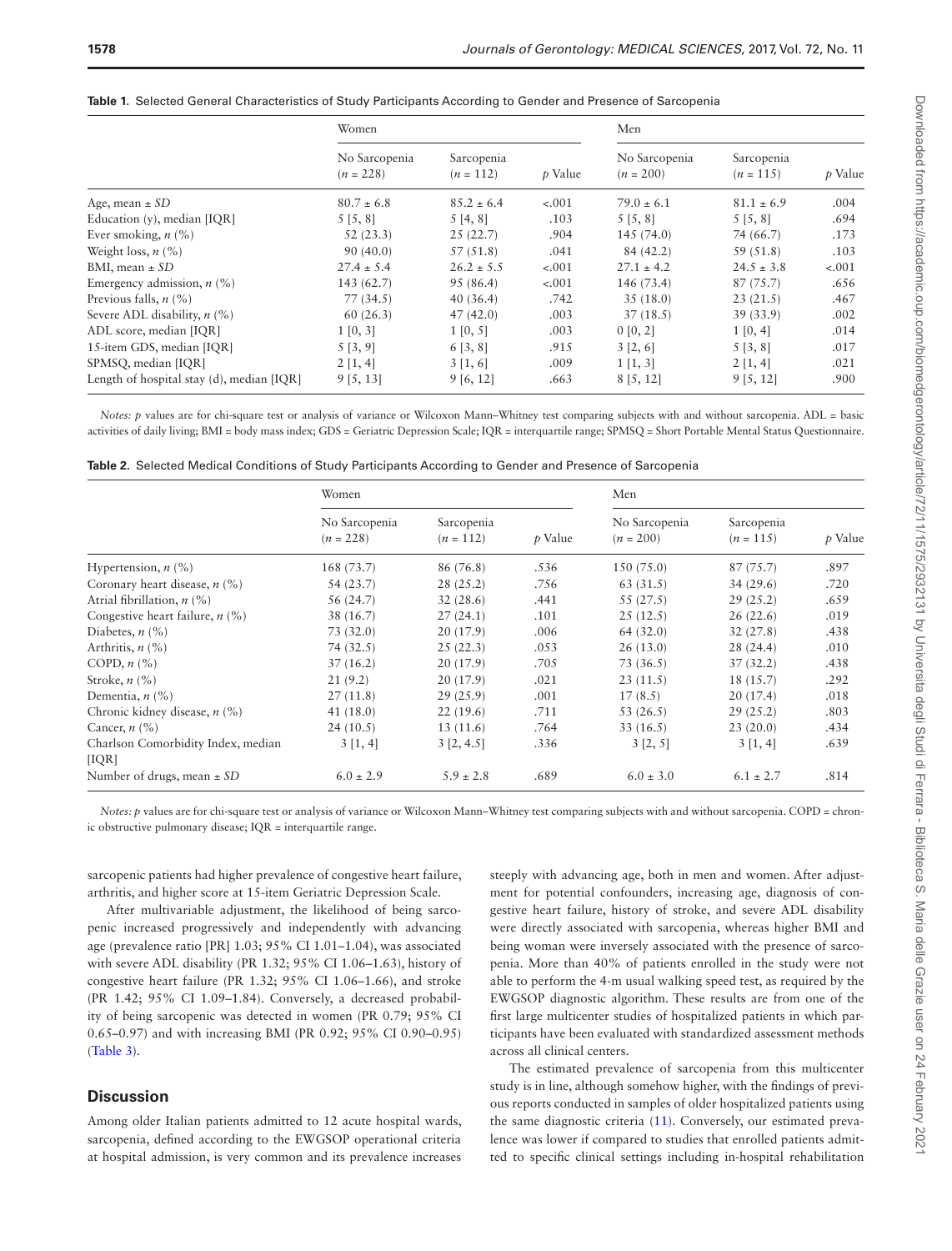<span id="page-4-0"></span>

|  | Table 3. Unadjusted and Multivariable Adjusted Prevalence Race Ratio of Sarcopenia According to Selected Characteristics |  |
|--|--------------------------------------------------------------------------------------------------------------------------|--|
|  |                                                                                                                          |  |

|                            | Unadjusted       | Age-Gender Adjusted | Fully Adjusted   | Parsimonious Model<br>PR (95% CI) |  |
|----------------------------|------------------|---------------------|------------------|-----------------------------------|--|
| Cox Model (equal time)     | PR (95% CI)      | PR (95% CI)         | PR (95% CI)      |                                   |  |
| Age $(y)$                  | 1.05(1.03, 1.06) | 1.05(1.03, 1.07)    | 1.03(1.01, 1.04) | 1.03(1.01, 1.04)                  |  |
| Female gender              | 0.90(0.73, 1.11) | 0.80(0.65, 0.98)    | 0.81(0.66, 0.99) | 0.79(0.65, 0.97)                  |  |
| Weight loss                | 1.33(1.08, 1.64) | 1.28(1.04, 1.57)    | 1.05(0.85, 1.30) |                                   |  |
| $BMI$ (kg/m <sup>2</sup> ) | 0.92(0.89, 0.94) | 0.93(0.90, 0.95)    | 0.93(0.90, 0.96) | 0.92(0.90, 0.95)                  |  |
| Emergency admission        | 1.60(1.21, 2.12) | 1.31(0.98, 1.75)    | 1.17(0.88, 1.54) |                                   |  |
| Severe ADL disability      | 1.57(1.28, 1.93) | 1.33(1.07, 1.65)    | 1.28(1.01, 1.64) | 1.32(1.06, 1.63)                  |  |
| <b>SPMSO</b>               | 1.07(1.03, 1.10) | 1.03(1.00, 1.07)    | 0.98(0.94, 1.03) |                                   |  |
| Congestive heart failure   | 1.42(1.12, 1.79) | 1.27(1.01, 1.60)    | 1.31(1.04, 1.64) | 1.32(1.06, 1.66)                  |  |
| Diabetes                   | 0.73(0.57, 0.95) | 0.84(0.65, 1.09)    | 0.94(0.73, 1.22) |                                   |  |
| Stroke                     | 1.40(1.08, 1.82) | 1.32(1.01, 1.73)    | 1.46(1.12, 1.89) | 1.42(1.09, 1.84)                  |  |
| Dementia                   | 1.66(1.32, 2.09) | 1.42(1.13, 1.78)    | 1.26(0.93, 1.70) |                                   |  |

*Note:* ADL = basic activities of daily living; BMI = body mass index; CI = confidence interval; PR = prevalence ratio; SPMSQ = Short Portable Mental Status Questionnaire.

a Backward stepwise logistic regression model (*p* value for removal >.1). For variables removed from the initial model, odds ratio and 95% CI are not displayed in table. Variables included in the initial model are all the same variables included in the full model.

ward in which sarcopenia prevalence was estimated as high as 60% [\(22](#page-5-21)), or significantly higher if compared to studies that used different assessment methods ([10\)](#page-5-9) or different inclusion criteria ([12\)](#page-5-11). For example, in the study of Cerri and coworkers, in which patients not able to walk were excluded from the analysis, the estimated prevalence was 21.4% ([12\)](#page-5-11). Furthermore, our study demonstrates that sarcopenia is more common in geriatric inpatients as compared to older community-dwelling populations [\(4\)](#page-5-3), in agreement with the hypothesis that sarcopenia is a risk factor for hospitalization ([3](#page-5-2)) and, at the same time, supporting the potential effectiveness of screening sarcopenia in the acute care setting.

In agreement with previous studies  $(11,16)$  $(11,16)$  $(11,16)$ , we found a significant negative association between BMI values and the prevalence of sarcopenia, with patients with higher BMI levels having a lower likelihood of being sarcopenic. BMI is considered a rough marker of nutritional status and a measure of overall adiposity. Undernutrition is a powerful risk factor for sarcopenia ([4](#page-5-3)[,23](#page-5-22)) and might well explain the increased prevalence of sarcopenia in patients with lower BMI levels. On the other hand, although sarcopenia often coexists with elevated BMI, a condition referred to as sarcopenic obesity [\(24](#page-5-23)), it has been demonstrated that compared to normal weight individuals, obese subjects have greater thigh muscle volume, increased crosssectional area of type I skeletal muscle fibers, increased muscle lipid content [\(25](#page-5-24)), and a lower muscle quality ([26\)](#page-6-0).

We found a greater prevalence of severe ADL disability in patients with sarcopenia compared to the non-sarcopenic counterpart; the association remained statistically significant after adjustment for age, comorbidities, and other potential confounding factors. These results are in line with previous cross-sectional and longitudinal studies which demonstrated an independent relationship of sarcopenia with the risk of functional impairment and disability [\(14](#page-5-13)[,27](#page-6-1)). From this point of view, our findings reinforce the important clinical implications of sarcopenia in older people and support the usefulness of sarcopenia screening in older disabled patients; indeed in our sample, among the 183 patients with severe disability, almost one out of two (47%) were sarcopenic.

Congestive heart failure was more prevalent among male patients with sarcopenia compared to those with normal skeletal muscle mass and function, with an adjusted relative prevalence excess of 30%. Sarcopenia affects approximately 20% of ambulatory patients

with heart failure ([28](#page-6-2)), but its prevalence is probably greater among hospitalized decompensated patients. Indeed in our sample, prevalence of sarcopenia in patients with a diagnosis of congestive heart failure was as high as 45%. Heart failure is currently considered a systemic and multiorgan syndrome sustained by activated feedback signals from peripheral reflex circuits, systemic dysregulation of several hormonal pathways, and a global metabolic imbalance characterized by decreased oxidative capacity, impaired substrate use and energy transfer, and an overall catabolic/anabolic imbalance, that not only affect the myocardium but also peripheral tissues including skeletal muscle [\(29\)](#page-6-3).

Sarcopenia was also more common in patients with history of stroke. Only a few studies formally investigated this association, with conflicting results: some studies reported a significant association only in men [\(30\)](#page-6-4), while others failed to show any significant association ([31\)](#page-6-5). Within four hours after cerebral damage, the number of motor fibers in the muscles of the paretic limb decreases [\(32](#page-6-6)). Loss of muscle innervation leads to muscular weakness, inactivity, and immobilization, ultimately resulting in muscle atrophy. Within the first week after stroke, muscle weakness occurs also in the nonparetic limb ([33\)](#page-6-7) and skeletal muscle mass decreases to the same extent in both paretic and nonparetic legs in patients who are not able to relearn walking within 2months after stroke [\(34](#page-6-8)). After stroke, several mechanisms, including malnutrition, immobilization, disuse, inflammation, and metabolic and neurovegetative imbalances, frequently contribute to muscle wasting and may progress to the stroke-related sarcopenia [\(35\)](#page-6-9).

In agreement with previous reports in similar settings [\(13](#page-5-12)), more than 40% of the patients enrolled were not able to perform the 4-m walking test because of inability to walk or coexisting medical conditions that contraindicated the test administration at hospital admission. Previous work conducted on community-dwelling older people suggested that a sarcopenia definition based only on the presence of low muscle mass and low grip strength predicts the risk of incident disability and mortality as well as the original EWGSOP phenotype, suggesting that low walking speed might not be an essential criterion for the diagnosis of sarcopenia ([3](#page-5-2)). Our results support the idea that focusing on the assessment of handgrip strength only might be sufficient to obtain a diagnosis of sarcopenia in patients with low muscle mass, seen in an acute care setting.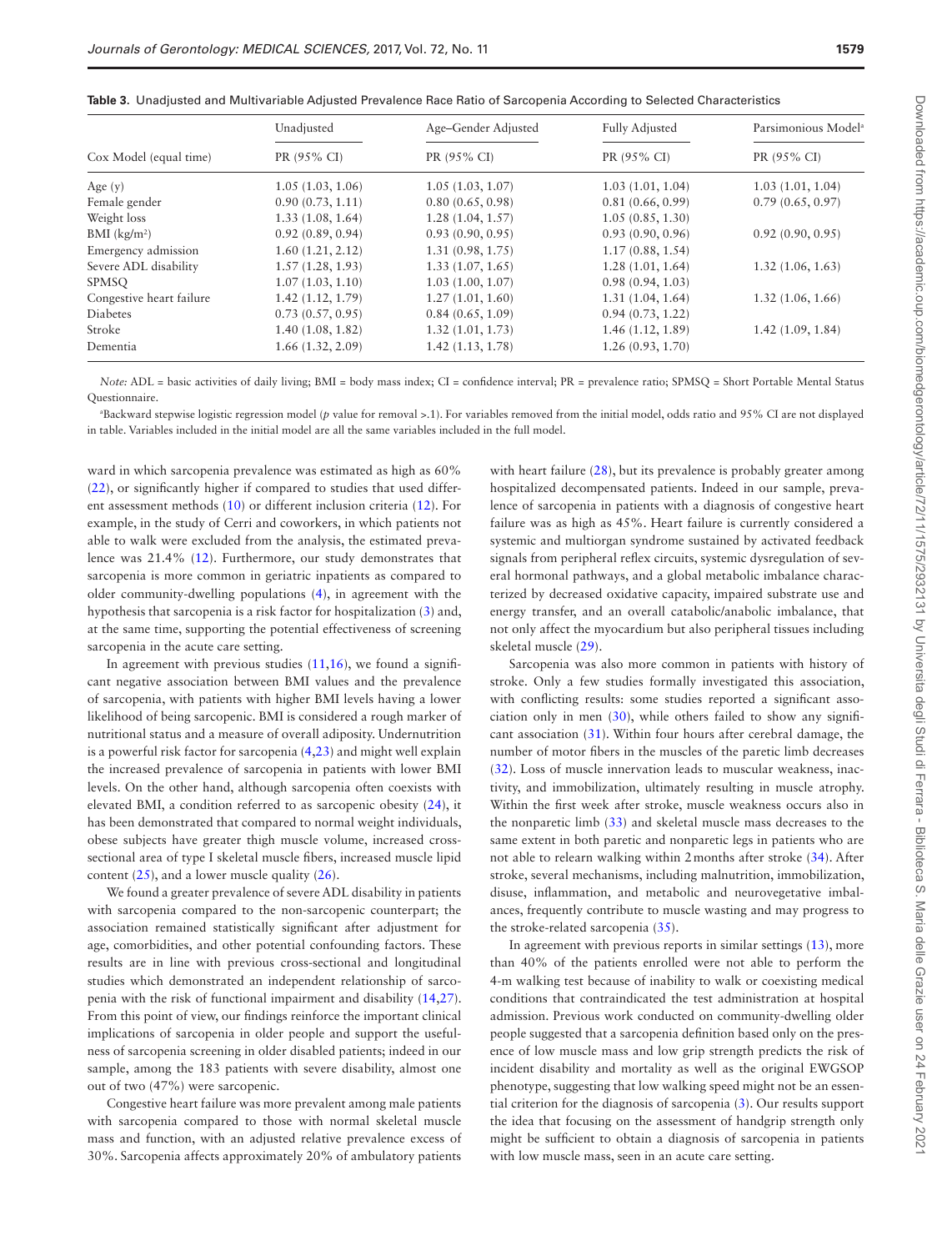In interpreting our findings, some limitations should be considered. The cross-sectional design of the study did not allow us to clarify any temporal or causal relationships between sarcopenia and its associated factors. Acutely ill older patients may experience a transient impairment of walking speed and muscle strength, not related to sarcopenia, but due to the systemic effect of the acute disease leading to hospital. From this point of view, it might be argued that we might have overestimated the real prevalence of sarcopenia. Although we cannot completely rule out this possibility, the finding that most of patients with low walking speed at hospital admission reported also either mobility or basic ADL disability in the 2 preceding weeks, supports the hypothesis that the baseline performance evaluation is capturing more a pre-existing status rather than an acute transient physical decline. The use of BIA for muscle mass assessment presents some drawbacks, mainly due to the hydration problems usually observed in older persons, possibly resulting in an underestimation of body fat and an overestimation of fat-free mass. On the other hand, BIA is inexpensive, easy to use, readily reproducible, and appropriate for both ambulatory and bedridden patients, considered as a portable and feasible alternative to dual-energy X-ray absorptiometry [\(36](#page-6-10)), and its standardized use may favor a widespread assessment of body composition in everyday clinical practice. Finally, we were not able to formally differentiate cases of sarcopenia from cases of cachexia, a condition highly prevalent in the acute care wards ([37](#page-6-11)). When assessed according to a modified version of the definition proposed by Evans et al. ([38\)](#page-6-12), cachexia was present in 5% of the sample; after exclusion of these cases, the prevalence of sarcopenia remained substantially unchanged (33.6%), suggesting that our estimate of sarcopenia on hospital admission was not strongly affected by the coexistence of cachexia.

In summary, in this sample of Italian hospitalized geriatric patients, the EWGSOP criteria identify sarcopenia as a very common condition, strongly related to advancing age and to specific clinical conditions, including poor functional and nutritional status and selected chronic morbidities. Whether a prompt diagnosis and adequate nutritional and pharmacological interventions would modify the prognosis of these patients remains to be determinate.

#### **Supplementary Material**

Supplementary data are available at *The Journals of Gerontology, Series A: Biological Sciences and Medical Sciences* online.

#### **References**

- <span id="page-5-0"></span>1. Rosenberg IH. Sarcopenia: origins and clinical relevance. *J Nutr*. 1997;127(suppl 5):990–991.
- <span id="page-5-1"></span>2. Studenski SA, Peters KW, Alley DE, et al. The FNIH Sarcopenia Project: rationale, study description, conference recommendations, and final estimates. *J Gerontol A Biol Sci Med Sci*. 2014;69:547–558. doi:10.1093/ gerona/glu010
- <span id="page-5-2"></span>3. Bianchi L, Ferrucci L, Cherubini A, et al. The predictive value of the EWGSOP definition of sarcopenia: results from the InCHIANTI study. *J Gerontol A Biol Sci Med Sci*. 2016;71:259–264. doi:10.1093/gerona/ glv129
- <span id="page-5-3"></span>4. Cruz-Jentoft AJ, Landi F, Schneider SM, et al. Prevalence of and interventions for sarcopenia in ageing adults: a systematic review. Report of the International Sarcopenia Initiative (EWGSOP and IWGS). *Age Ageing*. 2014;43(6):748–759. doi:10.1093/ageing/afu115
- <span id="page-5-4"></span>5. Cruz-Jentoft AJ, Baeyens JP, Bauer JM, et al.; European Working Group on Sarcopenia in Older People. Sarcopenia: European consensus on definition and diagnosis: report of the European Working Group on Sarcopenia in Older People. *Age Ageing*. 2010;39:412–423. doi:10.1093/ageing/afq034
- <span id="page-5-5"></span>6. Patil R, Uusi-Rasi K, Pasanen M, Kannus P, Karinkanta S, Sievänen H. Sarcopenia and osteopenia among 70-80-year-old home-dwelling Finnish women: prevalence and association with functional performance. *Osteoporos Int*. 2013;24:787–796. doi:10.1007/s00198-012-2046-2
- <span id="page-5-6"></span>7. Landi F, Liperoti R, Russo A, et al. Association of anorexia with sarcopenia in a community-dwelling elderly population: results from the ilSIRENTE study. *Eur J Nutr*. 2013;52(3):1261–1268. doi:10.1007/ s00394-012-0437-y
- <span id="page-5-7"></span>8. Bastiaanse LP, Hilgenkamp TI, Echteld MA, Evenhuis HM. Prevalence and associated factors of sarcopenia in older adults with intellectual disabilities. *Res Dev Disabil*. 2012;33(6):2004–2012. doi:10.1016/j.ridd.2012.06.002
- <span id="page-5-8"></span>9. Landi F, Liperoti R, Fusco D, et al. Prevalence and risk factors of sarcopenia among nursing home older residents. *J Gerontol A Biol Sci Med Sci*. 2012;67(1):48–55. doi:10.1093/gerona/glr035
- <span id="page-5-9"></span>10. Gariballa S, Alessa A. Sarcopenia: prevalence and prognostic significance in hospitalized patients. *Clin Nutr*. 2013;32(5):772–776. doi:10.1016/j. clnu.2013.01.010
- <span id="page-5-10"></span>11. Vetrano DL, Landi F, Volpato S, et al. Association of sarcopenia with short- and long-term mortality in older adults admitted to acute care wards: results from the CRIME study. *J Gerontol A Biol Sci Med Sci*. 2014;69:1154–1161. doi:10.1093/gerona/glu034
- <span id="page-5-11"></span>12. Cerri AP, Bellelli G, Mazzone A, et al. Sarcopenia and malnutrition in acutely ill hospitalized elderly: prevalence and outcomes. *Clin Nutr*. 2015;34(4):745–751. doi:10.1016/j.clnu.2014.08.015
- <span id="page-5-12"></span>13. Rossi AP, Fantin F, Micciolo R, et al. Identifying sarcopenia in acute care setting patients. *J Am Med Dir Assoc*. 2014;15(4):303.e7–303.12. doi:10.1016/j.jamda.2013.11.018
- <span id="page-5-13"></span>14. Janssen I, Baumgartner RN, Ross R, Rosenberg IH, Roubenoff R. Skeletal muscle cutpoints associated with elevated physical disability risk in older men and women. *Am J Epidemiol*. 2004;159:413–421.
- <span id="page-5-14"></span>15. Janssen I, Heymsfield SB, Baumgartner RN, Ross R. Estimation of skeletal muscle mass by bioelectrical impedance analysis. *J Appl Physiol (1985)*. 2000;89:465–471.
- <span id="page-5-15"></span>16. Volpato S, Bianchi L, Cherubini A, et al. Prevalence and clinical correlates of sarcopenia in community-dwelling older people: application of the EWGSOP definition and diagnostic algorithm. *J Gerontol A Biol Sci Med Sci*. 2014;69:438–446. doi:10.1093/gerona/glt149
- <span id="page-5-16"></span>17. Ferrucci L, Guralnik JM, Pahor M, Corti MC, Havlik RJ. Hospital diagnoses, Medicare charges, and nursing home admissions in the year when older persons become severely disabled. *JAMA*. 1997;277(9):728–734.
- <span id="page-5-17"></span>18. Pfeiffer E. A Short Portable Mental Status Questionnaire for the assessment of organic brain deficit in elderly patients. *J Am Geriatr Soc*. 1975;23(10):433–441.
- <span id="page-5-18"></span>19. Shah A, Phongsathorn V, Bielawska C, Katona C. Screening for depression among geriatric inpatients with short version of the Geriatric Depression Scale. *Int J Geriatr Psychiatry*. 1996;11:915–918.
- <span id="page-5-19"></span>20. Deyo RA, Cherkin DC, Ciol MA. Adapting a clinical comorbidity index for use with ICD-9-CM administrative databases. *J Clin Epidemiol*. 1992;45:613–619.
- <span id="page-5-20"></span>21. Barros AJ, Hirakata VN. Alternatives for logistic regression in crosssectional studies: an empirical comparison of models that directly estimate the prevalence ratio. *BMC Med Res Methodol*. 2003;3:21. doi:10.1186/1471-2288-3-21
- <span id="page-5-21"></span>22. Morandi A, Onder G, Fodri L, et al. The association between the probability of sarcopenia and functional outcomes in older patients undergoing in-hospital rehabilitation. *J Am Med Dir Assoc*. 2015;16(11):951–956. doi:10.1016/j.jamda.2015.05.010
- <span id="page-5-22"></span>23. Mithal A, Bonjour JP, Boonen S, et al.; IOF CSA Nutrition Working Group. Impact of nutrition on muscle mass, strength, and performance in older adults. *Osteoporos Int*. 2013;24(5):1555–66. doi:10.1007/s00198- 012-2236-y [Erratum in: *Osteoporos Int*. 2013;24(4):1527–1528].
- <span id="page-5-23"></span>24. Zamboni M, Mazzali G, Fantin F, Rossi A, Di Francesco V. Sarcopenic obesity: a new category of obesity in the elderly. *Nutr Metab Cardiovasc Dis*. 2008;18:388–395. doi:10.1016/j.numecd.2007.10.002
- <span id="page-5-24"></span>25. Choi SJ, Files DC, Zhang T, et al. Intramyocellular lipid and impaired myofiber contraction in normal weight and obese older adults. *J Gerontol A Biol Sci Med Sci*. 2016;71(4):557–564. doi:10.1093/gerona/glv169